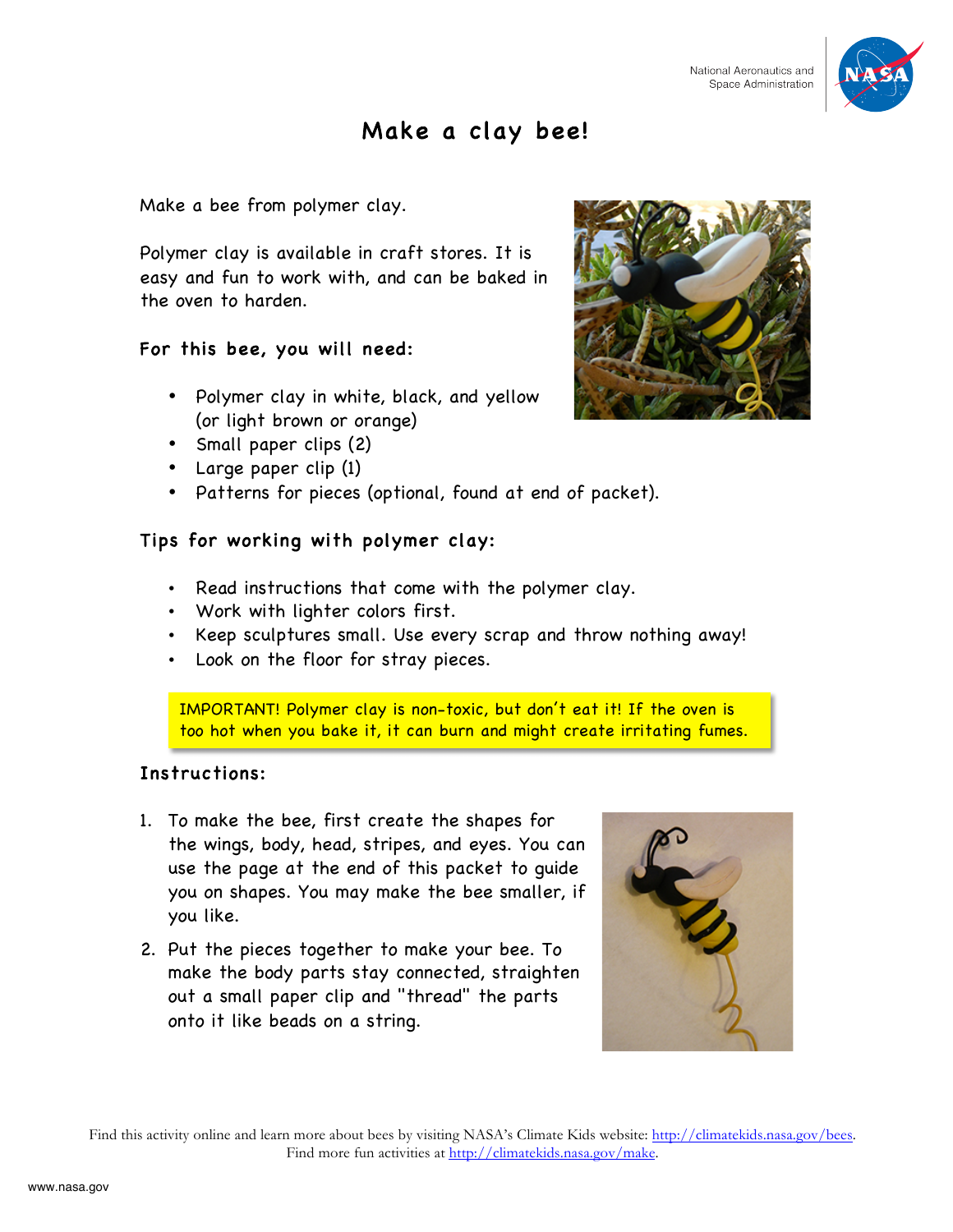

- 3. After you have rolled a small piece of black clay into the skinniest "snake" possible for the stripes, wrap it around the bee's abdomen, pinching off the length you need. Make three or four stripes, if you can.
- 4. Gently press on the tiny eyes.
- 5. Straighten out the other small paper clip and, using scissors or wire cutters, cut two short pieces from it for the antennae. Use tweezers or needle-nosed pliers to curl the tips. Stick the antennae above the eyes or, more accurately, between the eyes.
- 6. Straighten out the large paper clip. Curl the middle part of it around a pencil. Stick one end of the paper clip into the bee's bottom.
- 7. When you are happy with your bee, place her on a piece of foil in a glass baking dish.
- 8. To bake, preheat oven to 275°. Use an oven thermometer to make sure of the correct temperature.

PLEASE ask an adult to bake the bee for you! Do NOT use a microwave oven.

9. Bake 30 minutes. After baking time is up, turn off the oven, but leave the bee inside to cool off slowly.

Do not bake too long or bake hotter than 275°. Clay may burn and produce irritating fumes.

### **How about a whole hive?**



For another project, make a bee hive and some bees to buzz around it.

- To make the hive, first roll the clay into a long snake.
- Then wind the snake into a coil.
- Make the little bees with just two parts (body and head) instead of three. There is no need for paper clips.
- Bake the hive with little bees the same way as the big bee.

Find this activity online and learn more about bees by visiting NASA's Climate Kids website: http://climatekids.nasa.gov/bees. Find more fun activities at http://climatekids.nasa.gov/make.